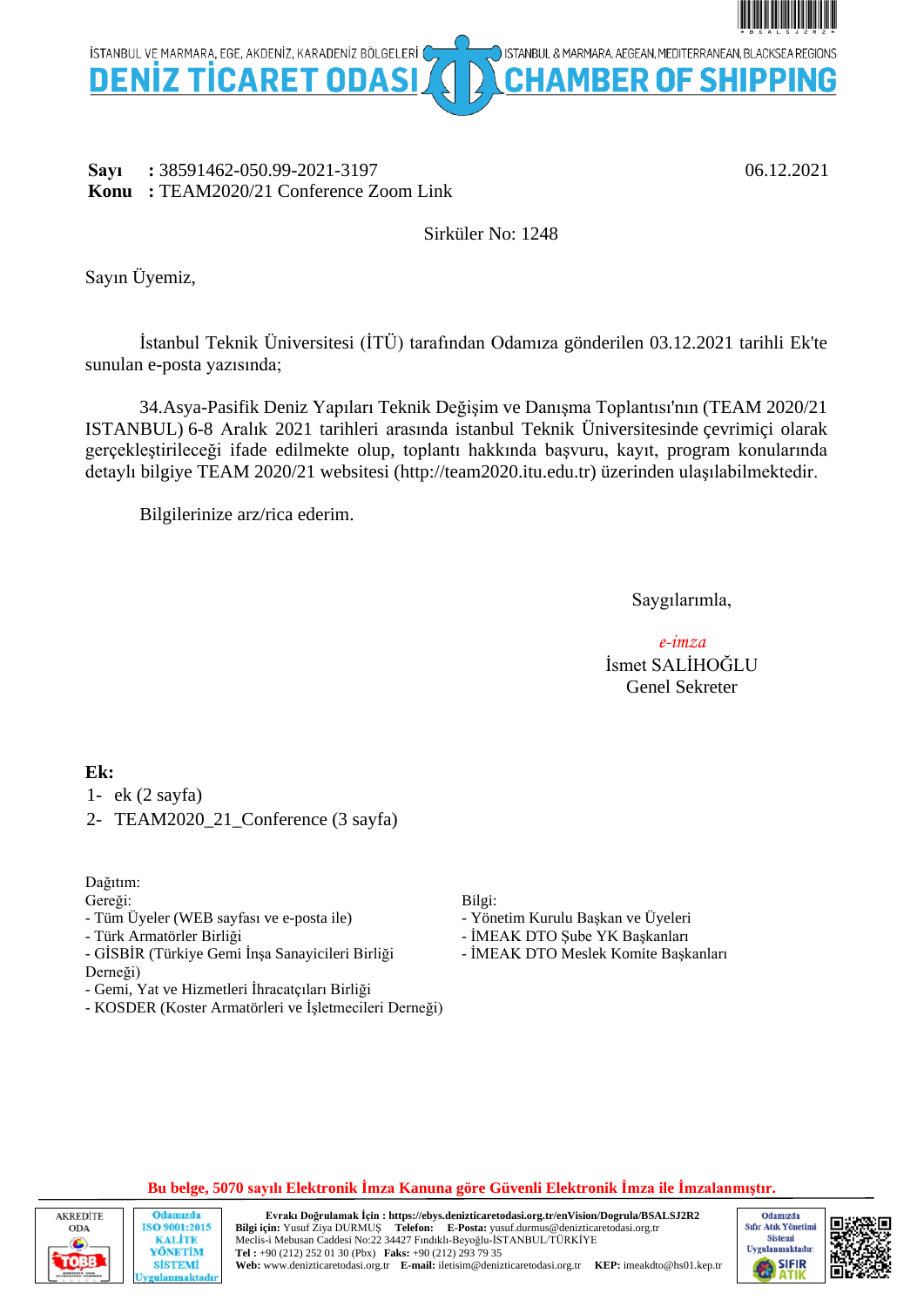### **TEAM Conference**

The aim of TEAM Conference is to provide an opportunity for researchers and engineers in the field of ships and marine structures in Asian Pacific region to exchange recent research results and new ideas and to promote discussions of problems in design and production techniques of ships and marine structures. For this purpose, different from other conferences and symposia, every participant is expected to give a talk in the TEAM Conference; however, this rule can be exempted for once.

Those who have already presented papers in previous TEAM Conferences or intends to present papers this time or in the future are welcome to attend the TEAM 2020/21 Conference. All participants can enjoy the friendly atmosphere and enthusiastically exchange technical ideas of ships and marine structures in the TEAM Conference.

## **TEAM 2020/21 ISTANBUL**

The TEAM 2020/21 conference will be held in Istanbul, Turkey on 6-8 December, 2021. The welcome reception, conference banquet, technical/cultural tours and accompanying persons programs will be organized alongside the technical sessions by local organizing committee.

### **Registration Fee**

The registration fee is 100USD for professional participants, free for students. The fee is exempted for retired senior and honorable members.

# **Participation in TEAM 2020/21 ISTANBUL**

If you are interested in participating TEAM 2020/21 ISTANBUL, please follow the instructions on conference website. Abstracts must have maximum 3000 characters. The conference official language is English.

# **Topics**

- Loads for Ships and Marine Structures
- Structural Response of Ships and Marine **Structures**
- Structural Design of Ships and Marine Structures
- CAD/CAM/CIM in Shipbuilding
- Production Techniques of Ships and Marine **Structures**
- Noise and Vibration Problems
- Offshore Structures Problems
- Marine Corrosion
- Marine and Offshore Renewable Energies
- Ocean Resources
- Others

# **Deadlines**

**Abstract Submission:** 31 August 2021 **Acceptance of Abstract:** 15 September 2021 **Preliminary Program:** 15 November 2021 **Final Submission of Papers:** 15 October 2021 **Acceptance of Full Papers:** 31 October 2021 **Registration:** 15 November 2021

# **TEAM 2020/21 ISTANBUL** Ek-1**ONLINE**

# **http://team2020.itu.edu.tr**

The 34<sup>th</sup> Asian-Pacific Technical Exchange and Advisory Meeting on Marine Structures

# 6-8 December 2021 Istanbul, TURKEY



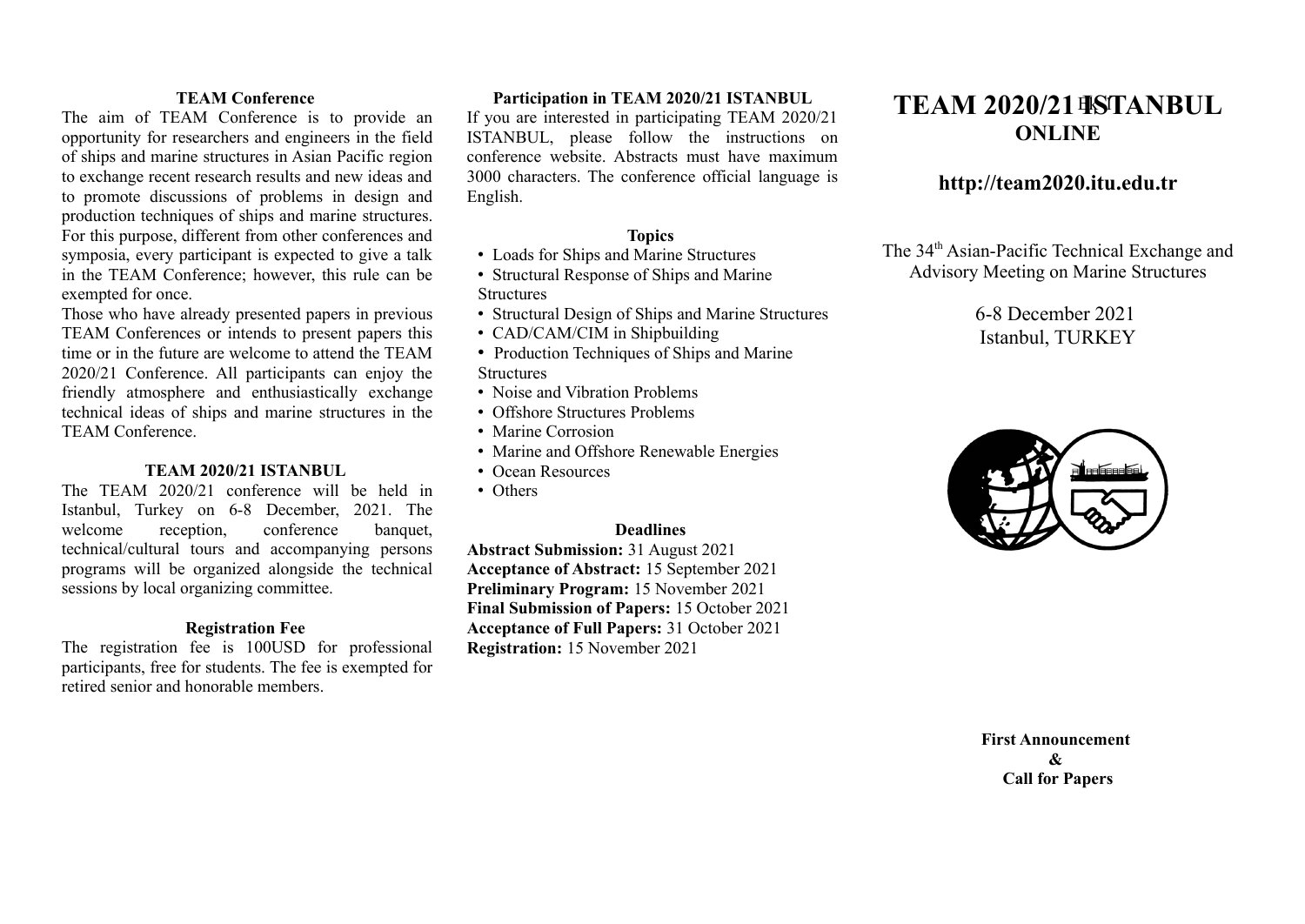### **TEAM 2020/21 ISTANBUL**

#### **Application Form**

Please complete this form and return it to the address below

by

Mail/E-mail or Fax:

### **TEAM 2020/21 Secretariat**

Faculty of Naval Architecture and Ocean Eng. Istanbul Technical University 34469 Maslak Istanbul, TURKEY Fax: +90-212-285-6454 Website: http://team2020.itu.edu.tr Correspondence/Registration:

# **team2020@itu.edu.tr**

**Abstract/Paper submission:** online submission at the conference website.

| Title: (Prof Dr Mr Mrs Ms)                   |  |  |  |  |
|----------------------------------------------|--|--|--|--|
| Name:                                        |  |  |  |  |
|                                              |  |  |  |  |
|                                              |  |  |  |  |
| Phone:                                       |  |  |  |  |
| <b>Fax:</b>                                  |  |  |  |  |
| e-mail:                                      |  |  |  |  |
| The preliminary title of the paper will be : |  |  |  |  |

 $\mathcal{L}_\text{max}$  and  $\mathcal{L}_\text{max}$  and  $\mathcal{L}_\text{max}$  and  $\mathcal{L}_\text{max}$  and  $\mathcal{L}_\text{max}$  $\mathcal{L}_\text{max}$  and  $\mathcal{L}_\text{max}$  and  $\mathcal{L}_\text{max}$  and  $\mathcal{L}_\text{max}$  and  $\mathcal{L}_\text{max}$ 

 $\_$  , and the set of the set of the set of the set of the set of the set of the set of the set of the set of the set of the set of the set of the set of the set of the set of the set of the set of the set of the set of th

### The authors will be: :

- □ Please send me further information.
- □ I wish to submit a paper for presentation.
- $\Box$  An abstract of the paper is enclosed.
- $\Box$  An abstract will be sent

 ${\rm bv}$ 

#### **International Organizing Committee**

- Prof. Ergin, A. (Chairman) Istanbul Technical University, Turkey
- Prof. Chau, Shiu-Wu, National Taiwan University, ROC
- Prof. Chen, J.H., National Taiwan Ocean University, ROC
- Prof. Pei, Z.Y., Wuhan University of Technology, China
- Prof. Okada, T., Yokohama National University, Japan
- Prof. Yasuzawa, Y., Kyushu University, Japan
- Prof. Cho, K.N., Hong-Ik University, South Korea
- Prof. Lee, S.G., Korea Maritime and Ocean University, South Korea
- Prof. Ogai, S.A., Maritime State University named after Admiral Nevelskoy, Russia
- Prof. Minaev, A.N., Far-Eastern Federal University, Russia
- Prof. Choo, Y.S., National University of Singapore, Singapore
- Prof. Melchers, R.E., University of Newcastle, Australia
- Dr. Do Hung Chien, Ho Chi Minh City University of Transport, Vietnam

#### **International Technical Committee**

- Dr. Yildizdag, M.E. (Chairman) Istanbul Technical University, **Turkey**
- Prof. Fang, C.C., National Taiwan Ocean University, ROC
- Prof. Wu, P.C., National Cheng Kung University, ROC
- Prof. Cui, W.C., Westlake University, China
- Dr. Takahashi, H., Japan Marine United Corporation, Japan
- Prof. Yanagihara, D., Kyushu University, Japan
- Prof. Rim, C.W., Kyungwoon University, South Korea
- Prof. Shin, H.K., University of Ulsan, South Korea
- Prof. Kulchin, Y.N., Far Eastern Branch of Russian Academy of Sciences, Russia
- Prof. Voyloshnikov, M.V., Maritime State University named after Admiral Nevelskoy, Russia

#### **Local Organizing Committee**

- Dr. Koroglu, S.A. (Chairman), Istanbul Technical University, Turkey
- Prof. Ergin, S., Istanbul Technical University, Turkey
- Dr. Kefal, A., Sabanci University, Turkey
- Dr. Ugurlu, B., Istanbul Technical University, Turkey
- Prof. Belik, O.,Piri Reis University, Turkey
- Dr. Bayer, I.,Yildiz Technical University, Turkey
- Dr. Bayraktarkatal, E., Istanbul Technical University, Turkey
- Dr. Unsan, Y., Istanbul Technical University, Turkey
- Dr. Tayyar, G.T., Istanbul Technical University, Turkey
- Dr. Ozdemir, M, Ordu University, Turkey
- Dr. Ozguc, O., Istanbul Technical University
- Mr. Ardic, I.T., Istanbul Technical University, Turkey
- Mr. Serifoglu, M.O., Istanbul Technical University, Turkey

# **Previous TEAM Conferences**<br>**Pre-TEAM** Prof.M.Mano, Kinki U

Prof.M.Mano, Kinki Univ., Japan Mr.J.S.Moon, Hyundai H.I., Korea TEAM I 24-25 July, 1987, Chungmu, Korea (Mr.S.I.Hong)<br>TEAM II 18-19 November, 1988, Kurashiki, Japan (Dr.K. H. 18-19 November, 1988, Kurashiki, Japan (Dr.K.Hattori) TEAM III 11-12 August, 1989, Ulsan, Korea (Mr.S.K. Park) TEAM IV 6-8 September, 1990, Onomichi, Japan (Mr.H.Nishimura) 30-31 August, 1991, Jangseungpo, Korea (Mr.D.K.Park) TEAM VI 24-25 July, 1992, Kure, Japan (Prof.YTomita) TEAM VII 15-17 July, 1993, Ulsan, Korea (Prof.J.J.Kim) TEAM VIII 19-22 December, 1994, Taipei, ROC (Prof. C.S.Li) TEAM IX 24-27 July, 1995, Hiroshima, Japan (Prof.T.Yao) TEAM X 1-4 July, 1996, Pusan, Korea (Prof. S.S. Kim)<br>TEAM XI 16-18 December 1997 Singapore (Prof. C.Y. I TEAM XI 16-18 December, 1997, Singapore (Prof.C.Y Liu) 6-9 July, 1998, Kanazawa, Japan (Prof.Y Hattori) TEAM XIII 18-21 October, 1999, Keelung, ROC (Prof.T.L.Chang) 18-21 September, 2000, Vladivostok, Russia (Prof.G. Turmov) TEAM XV 15-18 October, 2001, Jochiwon, Korea (Prof.K.N.Cho) TEAM XVI 21-23 May, 2002, Kobe, Japan (Prof.Y. Tomita) TEAM XVII 15-18 December, 2003, Tainan, ROC (Prof.C.F.Hung) TEAM XVIII 11-14 October, 2004, Vladivostok, Russia (Prof.G .Turmov) TEAM XIX 4-7 December, 2005, Singapore (Prof.Y Choo) TEAM XX 15-18 October, 2006, Seoul, Korea (Prof.C.D.Jang) TEAM XXI 10-13 September, 2007, Yokohama, Japan (Prof.M.Arai) TEAM XXII 6-9 October, 2008, Istanbul, Turkey (Prof.A. Ergin) TEAM XXIII 30 Nov.-3 Dec., 2009, Kaoshiung, ROC (Prof.C.F. Hung) TEAM XXIV 23-26 August, 2010, Vladivostok, Russia (Prof.S.A.Orgay) TEAM XXV 23-26 September, 2011, Incheon, Korea(Prof.K.S. Kim) TEAM XXVI 3-6 September, 2012, Fukuoka, Japan (Prof.Yoshikawa) TEAM XXVII9-12 September, 2013, Keelung, Taiwan (Prof.J.H. Chen) TEAM XXVIII 13-16 October, 2014, Istanbul, Turkey (Prof. A. Ergin) TEAM XXIX 12-15 October, 2015, Vladivostok, Russia (Prof. S.A. Ogai) TEAMXXX 10-13 October, 2016, Mokpo, Korea (Prof. H.A. Song) TEAMXXXI 25-28 September, 2017, Osaka, Japan (Prof. M. Fujiuko)

- TEAMXXXII 15-18 October, 2018, Wuhan, China (Prof. Pei, Z.Y.)
- TEAMXXXIII14-17 October, 2019, Tainan, Taiwan (Prof. Yang, J.M.)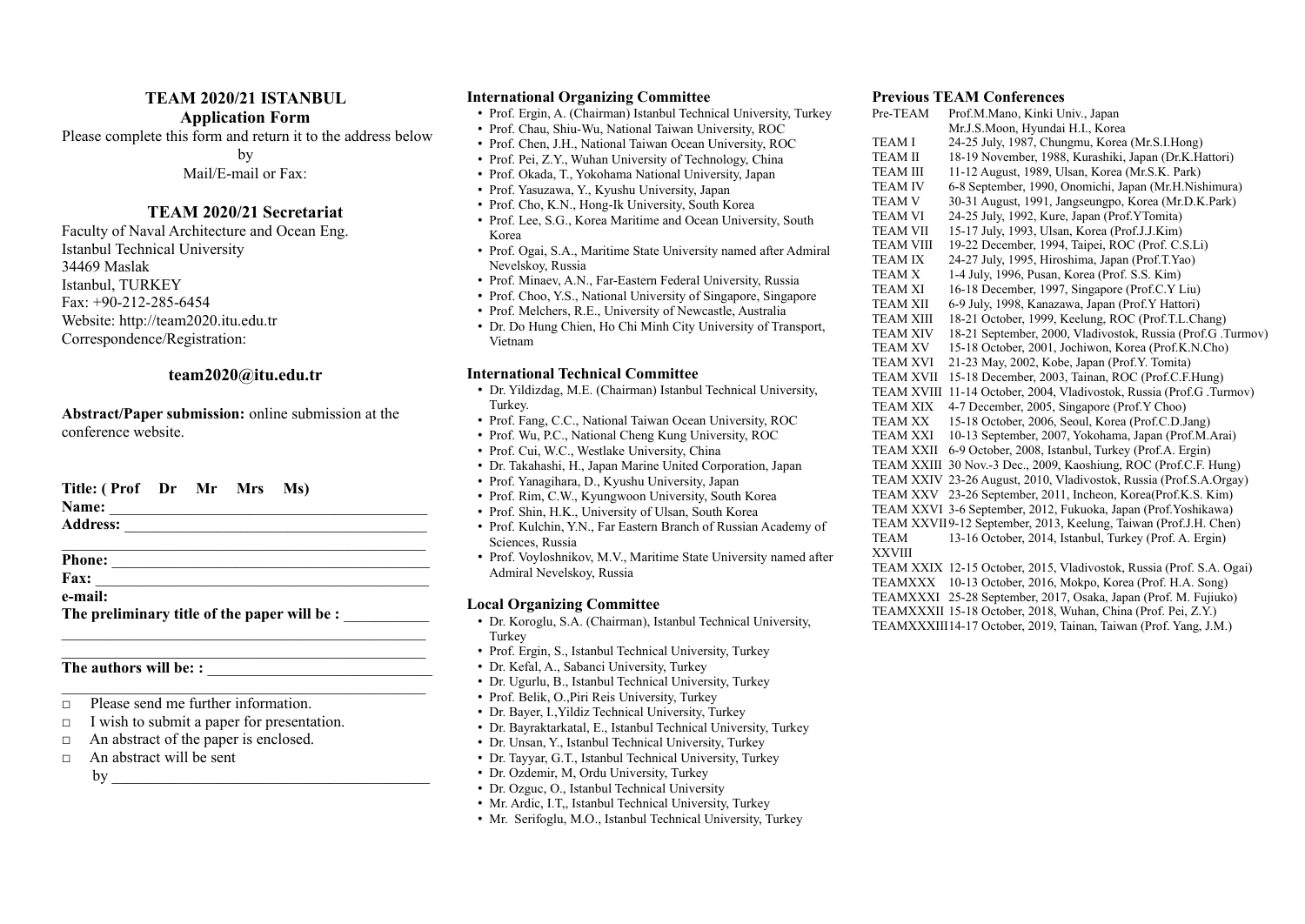# Mehmet KILIÇ (DTO Merkez)

Kime: Konu: Uğur TIN (DTO Merkez) RE: TEAM 202/21 Conference

 $Ek-2$ 

-----Original Message-----From: serappolat@itu.edu.tr <serappolat@itu.edu.tr> Sent: Friday, December 3, 2021 9:26 AM To: Uğur TIN (DTO Merkez) <ugur.tin@denizticaretodasi.org.tr> Subject: Fwd: TEAM 202/21 Conference

Dear Colleagues,

It is our great honor and pleasure to invite you to the 34th Asian-Pacific Technical Exchange and Advisory Meetings on Marine Structures (TEAM 2020/21) to be held on-line from December 6th to 8th, 2021 at Istanbul Technical University, Turkey.

The aim of the TEAM conferences is to provide an opportunity for researchers and engineers in the field of ships and marine structures in Asian-Pacific region to exchange recent research results and new ideas and to promote discussions of problems in design and production techniques of ships and marine structures. TEAM 2020/21 will continue to inherit this aim.

TEAM 2020/21 is the 34th conference since its first meeting in 1987. Globally renowned speakers as well as many professionals and experts from around the world will be invited to TEAM 2020/21.

**Important Dates** 

**Abstract Submission** 

August 31, 2021

**Abstract Acceptance** 

September 15, 2021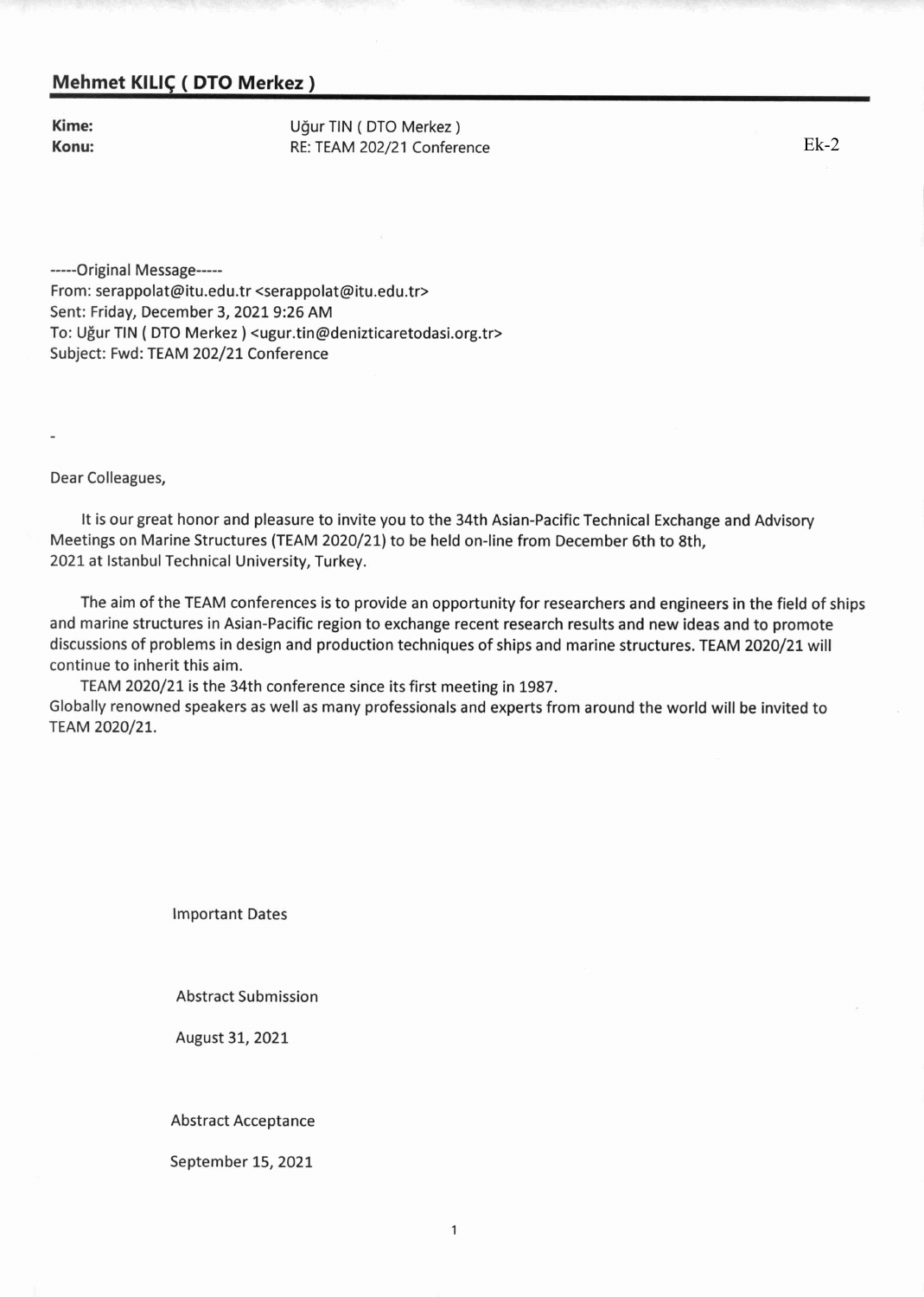**Preliminary Program** 

November 15, 2021

Submission of Full Papers

October 15, 2021

**Full Paper Acceptance** 

October 31, 2021

Registration

November 15, 2021

Conference

December 6-8, 2021

For more information, please visit TEAM 2020/21 website (http://team2020.itu.edu.tr). The conference website will provide more information about submission, registration, schedules, and so on.

All people who have already presented papers in previous TEAM conference or intends to present papers this time or in the future are welcome to attend the TEAM 2020/21 conference. All participants can enjoy the friendly atmosphere and enthusiastically exchange technical ideas on ships and marine structures in this TEAM conference.

On behalf of the International and Local Organizing Committees of TEAM 2020/21, we would extend our warmly invitation to you to attend TEAM

2020/21 Conference in Istanbul, and we would also kindly ask you to extend this invitation further on to your colleagues. We will do our best to hold TEAM 2020/21 Conference as an event of great academic significance, valuable and life-memorable for participants, and look forward to meeting you at TEAM 2020/21.

Sincerely Yours,

Prof. A. Ergin

Chairman, International Organizing Committee Faculty of Naval Architecture and Ocean Engineering, Istanbul Technical University, Istanbul, Turkey